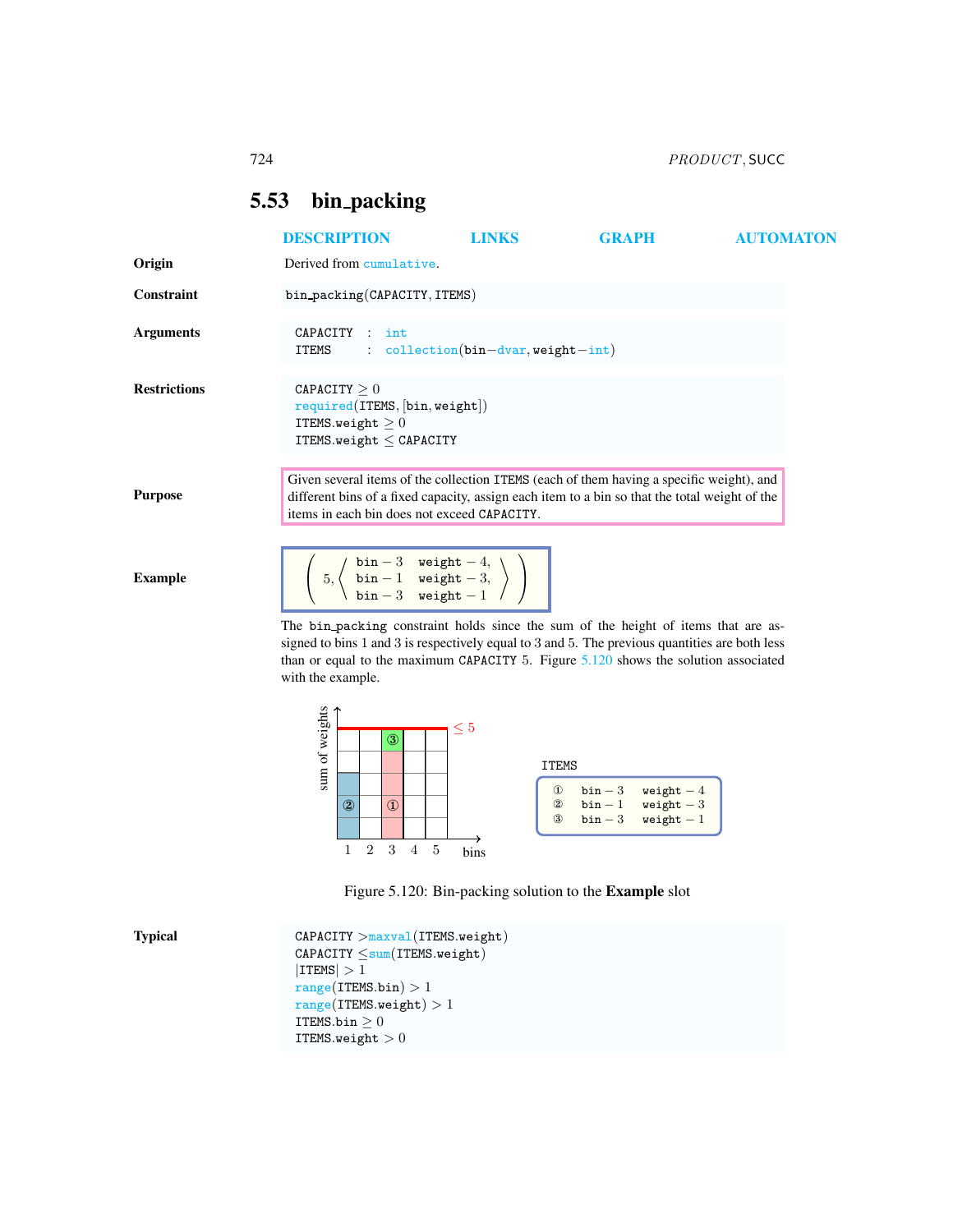## <sup>20000128</sup> 725

<span id="page-1-0"></span>

| <b>Symmetries</b>  | • CAPACITY can be increased.                                                                                                                                                                                                                                                                                                                                                                                                                                                                                                                         |  |  |  |
|--------------------|------------------------------------------------------------------------------------------------------------------------------------------------------------------------------------------------------------------------------------------------------------------------------------------------------------------------------------------------------------------------------------------------------------------------------------------------------------------------------------------------------------------------------------------------------|--|--|--|
|                    | • Items of ITEMS are permutable.                                                                                                                                                                                                                                                                                                                                                                                                                                                                                                                     |  |  |  |
|                    | • ITEMS weight can be decreased to any value $\geq 0$ .                                                                                                                                                                                                                                                                                                                                                                                                                                                                                              |  |  |  |
|                    | • All occurrences of two distinct values of ITEMS. bin can be swapped; all occur-<br>rences of a value of ITEMS bin can be renamed to any unused value.                                                                                                                                                                                                                                                                                                                                                                                              |  |  |  |
| Arg. properties    | Contractible wrt. ITEMS.                                                                                                                                                                                                                                                                                                                                                                                                                                                                                                                             |  |  |  |
| Remark             | Note the difference with the <i>classical</i> bin-packing problem [275, page 221] where one<br>wants to find solutions that minimise the number of bins. In our case each item may be<br>assigned only to specific bins (i.e., the different values of the bin variable) and the goal is<br>to find a feasible solution. This constraint can be seen as a special case of the cumulative<br>constraint $[1]$ , where all task durations are equal to 1.                                                                                              |  |  |  |
|                    | In [379] the CAPACITY parameter of the bin_packing constraint is replaced by a collection<br>of domain variables representing the load of each bin (i.e., the sum of the weights of the<br>items assigned to a bin). This allows representing problems where a minimum level has to<br>be reached in each bin.                                                                                                                                                                                                                                       |  |  |  |
|                    | Coffman <i>and al.</i> give in $[119]$ the worst case bounds of different list algorithms for<br>the bin packing problem (i.e., given a positive integer CAPACITY and a list $L$ of inte-<br>ger sizes weight <sub>1</sub> , weight <sub>2</sub> ,, weight <sub>n</sub> $(0 \leq$ weight <sub>i</sub> $\leq$ CAPACITY), what is the<br>smallest integer m such that there is a partition $L = L_1 \cup L_2 \cup \cdots \cup L_m$ satisfying<br>$\sum_{\text{weight}_{i} \in L_{i}} \text{weight}_{i} \le \text{CAPACITY}$ for all $j \in [1, m]$ ?). |  |  |  |
| <b>Algorithm</b>   | Initial filtering algorithms are described in $[291, 288, 289, 290, 379]$ . More recently, lin-<br>ear continuous relaxations based on the graph associated with the dynamic programming<br>approach for knapsack by Trick $[408]$ , and on the more compact model introduced by Car-<br>valho $[101, 102]$ are presented in $[89]$ .                                                                                                                                                                                                                |  |  |  |
| <b>Systems</b>     | pack in Choco, binpacking in Gecode, bin packing<br>in MiniZinc.                                                                                                                                                                                                                                                                                                                                                                                                                                                                                     |  |  |  |
| See also           | generalisation: bin_packing_capa(fixed overall capacity replaced by non-fixed ca-<br>pacity), cumulative (task of duration 1 replaced by task of given duration),<br>cumulative_two_d(task of duration 1 replaced by square of size 1 with a height),<br>indexed_sum (negative contribution also allowed, fixed capacity replaced by a set of vari-<br>ables).                                                                                                                                                                                       |  |  |  |
|                    | used in graph description: sum_ctr.                                                                                                                                                                                                                                                                                                                                                                                                                                                                                                                  |  |  |  |
| <b>Keywords</b>    | application area: assignment.                                                                                                                                                                                                                                                                                                                                                                                                                                                                                                                        |  |  |  |
|                    | <b>characteristic of a constraint:</b> automaton, automaton with array of counters.                                                                                                                                                                                                                                                                                                                                                                                                                                                                  |  |  |  |
|                    | constraint type: resource constraint.                                                                                                                                                                                                                                                                                                                                                                                                                                                                                                                |  |  |  |
|                    | final graph structure: acyclic, bipartite, no loop.                                                                                                                                                                                                                                                                                                                                                                                                                                                                                                  |  |  |  |
|                    | modelling: assignment dimension, assignment to the same set of values.                                                                                                                                                                                                                                                                                                                                                                                                                                                                               |  |  |  |
|                    | modelling exercises: assignment to the same set of values.                                                                                                                                                                                                                                                                                                                                                                                                                                                                                           |  |  |  |
| Cond. implications | bin_packing(CAPACITY, ITEMS)<br>with CAPACITY $\geq$   ITEMS <br><b>implies</b> atmost_nvector(NVEC: CAPACITY, VECTORS: ITEMS).                                                                                                                                                                                                                                                                                                                                                                                                                      |  |  |  |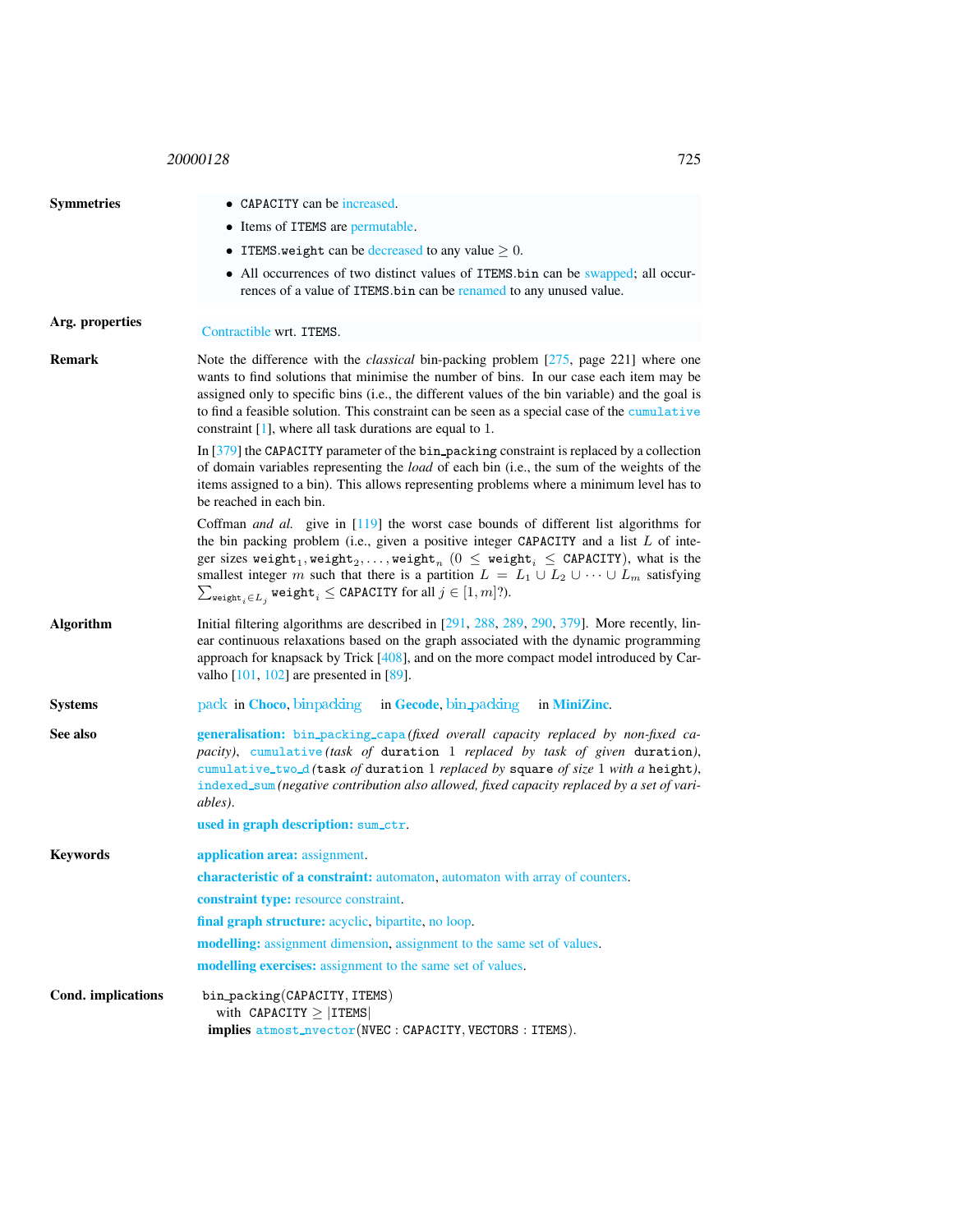| Arc input(s)          | <b>ITEMS ITEMS</b>                                                                                                                                                                                                                                                                                         |
|-----------------------|------------------------------------------------------------------------------------------------------------------------------------------------------------------------------------------------------------------------------------------------------------------------------------------------------------|
| Arc generator         | $PRODUCT \rightarrow collection(\text{items1}, \text{items2})$                                                                                                                                                                                                                                             |
| Arc arity             | $\mathcal{D}_{\mathcal{L}}$                                                                                                                                                                                                                                                                                |
| Arc constraint(s)     | $items1.bin = items2.bin$                                                                                                                                                                                                                                                                                  |
| <b>Graph class</b>    | $\bullet$ ACYCLIC<br>• BIPARTITE<br>$\bullet$ NO LOOP                                                                                                                                                                                                                                                      |
| <b>Sets</b>           | $Succ \mapsto$<br>$\left[ \begin{array}{l} \mathtt{source},\\ \mathtt{variables}-\mathtt{col}\left( \begin{array}{l} \mathtt{VARIABLES}-\mathtt{collection}(\mathtt{var}-\mathtt{dvar}),\\ \left[ \mathtt{item}(\mathtt{var}-\mathtt{ITEMS}.\mathtt{weight}) \right]\end{array}\right)\end{array} \right]$ |
| Constraint(s) on sets | $sum_c tr(variable s, <, CAPACITY)$                                                                                                                                                                                                                                                                        |

Graph model We enforce the sum\_ctr constraint on the weight of the items that are assigned to the same bin.

> Parts (A) and (B) of Figure [5.121](#page-2-1) respectively show the initial and final graph associated with the Example slot. Each connected component of the final graph corresponds to the items that are all assigned to the same bin.



<span id="page-2-1"></span>Figure 5.121: Initial and final graph of the bin packing constraint

<span id="page-2-0"></span>